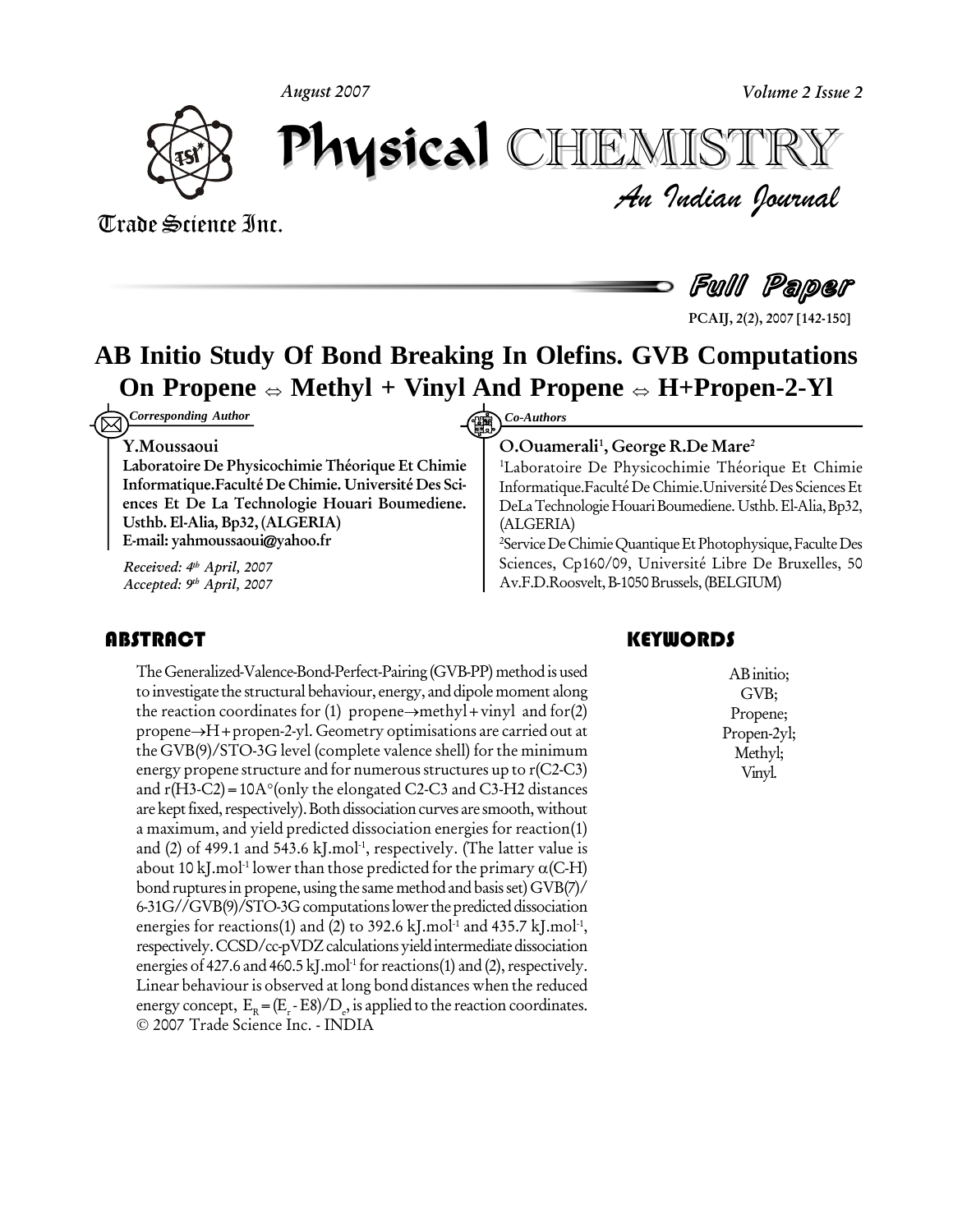# **INTRODUCTION**

Propene (I) is a very important intermediate in many chemical and industrial process<sup>[1]</sup>. It is probably  $I \rightarrow CH$ formed by corona discharges in Titan's troposphere  $I \rightarrow H$ **[2-4]** where it can be photolysed **[3]** and radiolysed **[4]**.

Figure 1 depicts the unimolecular processes In this paper the coordinates for the reactions<br> $I \Leftrightarrow CH_1 + vinyI (II)$  (1)

# $I \Leftrightarrow H + \text{propen-2-yl (III)}$  (2)

are investigated using the Generalized-Valence- Bond-Perfect-Pairing(GVB-PP) **[5]** method.

In previous work we have used the GVB-PP method to follow the reaction coordinates for C-H bond breaking in ethylene<sup>[6]</sup> and for the rupture of <sub>ru</sub> method to follow the reaction coordinate<br>bond breaking in ethylene<sup>[6]</sup> and for the r<br>the primary  $\alpha$  (C-H) bonds in I<sup>[7]</sup> to yiele the primary  $\alpha$  (C-H) bonds in  $I^{[7]}$  to yield trans-or cis-propen-1-yl (IV or V) **[7]**, which are predicted to proceed with no activation energy.

The mechanisms of the thermal **[8-15]** and photochemical reactions **[16-23, 28-35]** of are not fully elucidated. Important reasons for this are (i) the large number of products, even at low pyrolysis  $[18,19]$ . The cleavage of any of the three vinylic  $\alpha$  (Ctemperatures **[15]**, and(ii) the reactivity of the initial photochemical products, especially at high photon energies **[16-17]**.

# **Thermal reactions**

At low temperatures and moderate to high pressures, the major initiation step in the pyrolysis of I is the bimolecular disproportionation reaction yielding isopropyl and allyl (VI) radicals<sup>[13]</sup>. or 1 is the bimolecular disproportionation reaction<br>
yielding isopropyl and allyl (VI) radicals<sup>[13]</sup>. biology biology biology biology biology biology biology biology biology biology biology biology biology biology biolog





However, Hidaka et al. **[8]** found that including the unimolecular reactions(1) and(4)-(6)<br>  $I \rightarrow H+VI$  (4)

The unimolecular reactions(1) and(4)-(6)  
\nI
$$
\rightarrow
$$
H+VI (4)  
\nI $\rightarrow$ CH<sub>4</sub> + C<sub>2</sub>H<sub>2</sub> (5)

$$
I \rightarrow H + VI
$$
  
\n
$$
I \rightarrow CH_4 + C_2H_2
$$
  
\n
$$
I \rightarrow H_2 + C_3H_4
$$
  
\n(4)  
\n(5)  
\n(6)

$$
\rightarrow 11_2 + C_3 11_4 \tag{6}
$$

involving cleavage of one formal single bond in I. temperatures. The relative importance of the In this paper the coordinates for the reactions unimolecular cleavage of the  $\alpha$ (C-H) bonds of I in In the mechanism were necessary to explain the pyrolysis results at low concentrations of I and high<br>temperatures. The relative importance of the<br>unimolecular cleavage of the  $\alpha$ (C-H) bonds of I in temperatures. The relative importance of the its thermal reactions has not yet been determined experimentally.

> Nevertheless, Hidaka et al. **[8]** proposed the participation of propen-1-yl radicals of undefined geometry (cis or trans) in the shock tube pyrolysis of I.

# **Photochemistry**

## **Triplet photosensitization**

The triplet sensitised photochemistries of I and ethylene are predicted to occur through their hot ground states, after intersystem crossing: the activation energies required for the bond cleavage reactions to occur from the triplet state are too high activation energies required for the bond cleavage<br>reactions to occur from the triplet state are too high<br><sup>[18,19]</sup>. The cleavage of any of the three vinylic  $\alpha$  (C-H) bonds in I requires more energy than the processes $(1)$  and  $(4)$ , so the latter reactions are more important in the triplet mercury (Hg  $6(^3P_1)$  ; 4.9 eV) photosensitization at low pressures where collisional deactivation plays a minor role<sup>[20-23]</sup>. Avrahami and Kebarle **[22]** were the first to show that isomerisation of I to cyclopropane occurs in the Hg 6( $^{3}P_{1}$ ) photo sensitization, presumably via the trimethylene biradical formed by a  $1,2$  H-atom migration, followed by ring closure and collisional deactivation. Product analysisled them to conclude that the processes (1), (4), and cyclopropane formation occur in the ratio 11:89:0.2 at a total pressure of ca. 10 Torr. Placzek and rabinovitch **[23]** observed that the cyclopropane 11:89:0.2 at a total pressure of ca. 10 Torr. Placzek<br>and rabinovitch<sup>[23]</sup> observed that the cyclopropane<br>yield increased to a maximum of about 1.4 % at 70 Torr pressure, the precursor(s) being deactivated by collisional quenching. Thisis an important example of photon energy being transformed into potential chemical energy.

*An*Note that the formation of the trimethylene *Indianal*<br>*Indianal*<br>*IISTRY*<br>*IISTRY*<br>*Indian bouvad* biradical requires a 1,2 H-atom shift and that if it were followed by a second 1,2 H-atom shift in the biradical to yield I, H-atom scrambling in the **Figure <sup>1</sup> : Unimolecular dissociation processesin propene**

Physical CHEMISTRY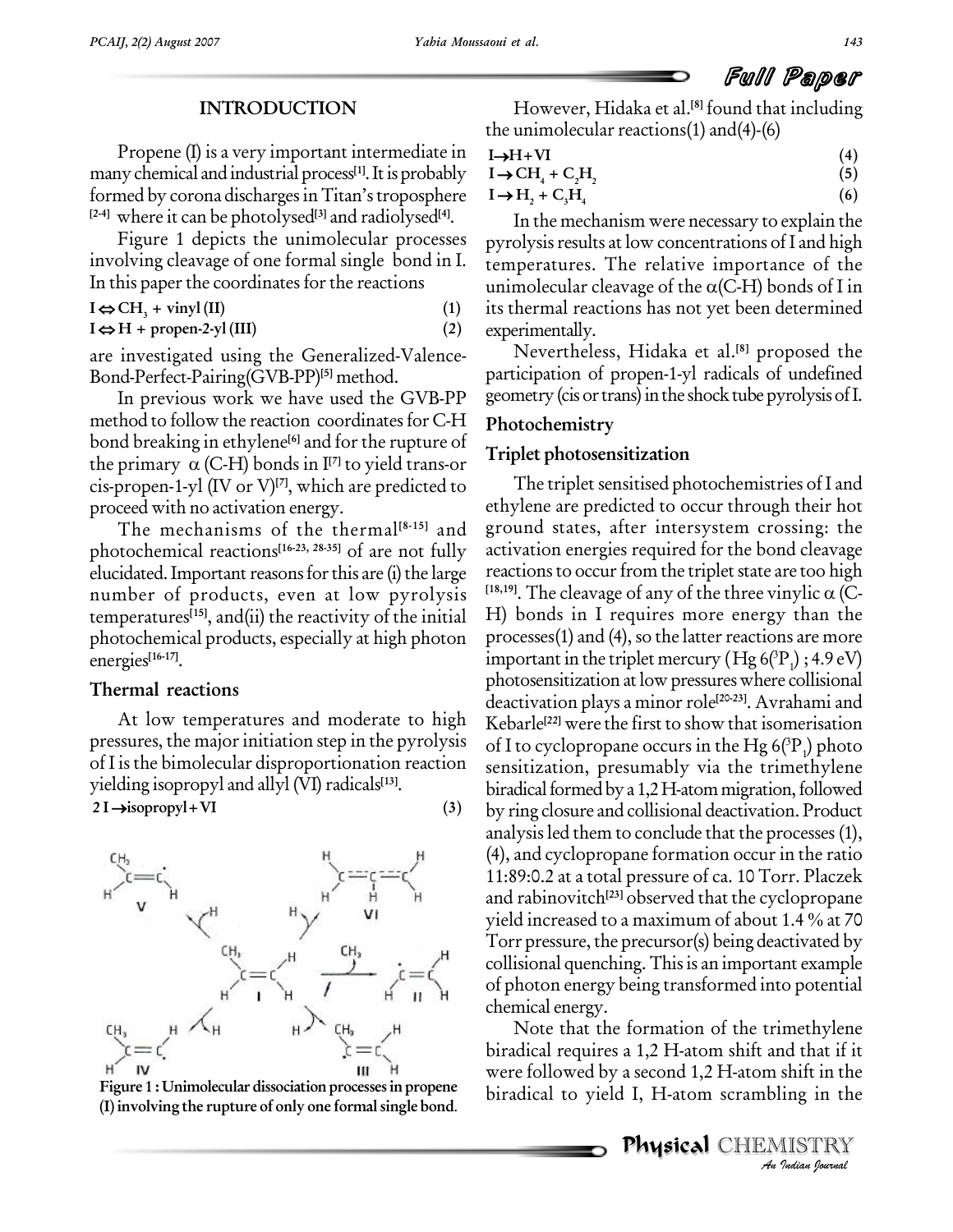ìunreactedî parent compound should be observed. Thus starting with the 1,3,3,3-I-d<sub>4</sub> isotopomer, one and  $(4)$ expects the formation of the  $2,3,3,3$ -,  $1,1,3,3$ -, 1,1,2,3-, and 1,2,3,3-I-d<sub>4</sub> isotopomers. However, H Hirokami and Sato<sup>[21]</sup> reported that the ratio of the (C-H cis- to trans-1,3,3,3-I-d<sub>4</sub> isomers after prolonged the rela photosensitization with Hg 6( ${}^{3}P_{1}$ ), Cd ( ${}^{3}P_{1}$ ), or muc benzene was unity. No other isotopomers were reported.

Furthermore they searched specially for 2,3,3,3- I-d, and found no evidence for its formation. This is even more remarkable when one considersthe facile H-atom scrambling observed in the triplet photosen sitizations of ethylene-d<sub>2</sub> by mercury<sup>[24, 25]</sup>, cadmium<sup>[26]</sup>, bc and organic compounds **[27]**. Similarly, Sakurai et al. **[28]** carried out a systematic study of the Hg  $6(^{3}P_{1})$  analy<br>photosensitization of cis-I-1-d<sub>1</sub> and found that the yield T<br>of I-2-d<sub>1</sub> falls to zero for pressures≥29 Torr. The atom photosensitization of cis-I-1-d<sub>1</sub> and found that the yield<br>of I-2-d<sub>1</sub> falls to zero for pressures  $\geq$ 29 Torr. The presence of small amounts of I-3-d, was explained by reaction sequence H-CH, CH=CH,  $\Leftrightarrow$  CH, = CHCH, the recombination of H-atoms with the allyl radical.

These results underline the remarkable effect of the  $CH<sub>3</sub>$  moiety on the processes following energy transfer to I. Note also that trans-cyclopropane-d<sub>2</sub> isomerises to I-d<sub>2</sub><sup>[29]</sup>. A possible explanation, put on t forward by Bernardi et al.<sup>[30]</sup> is that "It is conceivable for tl that the structural isomerisation proceeds by a path not involving trimethylene, and hence may not be pertinent to the 1,2-shift transition state". Clearly more experimental work is needed on this problem.

# **Direct photolysis**

from about 0.02 at  $\lambda$  = 184.9nm to  $\geq$ 0.34 at both  $\lambda$  = 147.0 nm and  $\lambda = 123.6$  nm where it is estimated to<br>exceed that of methyl radical formation (see TABLE<br>2 in Ref.19).<br>**Physical** CHEMISTRY The direct photolysis of I has been studied at  $\lambda$ =123.6nm (i.e. at 10. eV, thus above the ionisation The direct photolysis of I has been studied at  $\lambda$  experiments<br>=123.6nm (i.e. at 10. eV, thus above the ionisation for theoretic<br>energy, 9.73 eV<sup>[31]</sup>)<sup>[16,32,33]</sup>,  $\lambda$ =147.0nm<sup>[16,32,34]</sup>,  $\lambda$ = thermal read =123.6nm (i.e. at 10. eV, thus above the ionisation for the energy, 9.73 eV<sup>[31]</sup>)<sup>[16,32,33]</sup>,  $\lambda$  = 147.0nm<sup>[16,32,34]</sup>,  $\lambda$  = therm 163.3nm<sup>[17]</sup>, and  $\lambda$  = 184.9nm<sup>[35,36]</sup>. In contrast to the triplet photosensitization(at lower energies) there is evidence for the direct formation of molecular hydrogen and methane at all wave lengths used in the ptotolyses<sup>[19]</sup>. Nevertheless there is an important <sup>[39]</sup> t difference in the two primary processes: whereas the relative primary yield of molecular hydrogen remains approximately constant with increasing photon energy, that of primary methane formation increases gene approximately constant with increasing photon MG geometr<br>energy, that of primary methane formation increases generated by<br>from about 0.02 at  $\lambda = 184.9$ nm to $\geq 0.34$  at both  $\lambda =$  geometry op energy, that of primary methane formation increases generat<br>from about 0.02 at  $\lambda = 184.9$ nm to $\geq$ 0.34 at both  $\lambda =$  geomet<br>147.0 nm and  $\lambda = 123.6$  nm where it is estimated to valence exceed that of methyl radical formation (see TABLE 2 in Ref.19).

Physical CHEMISTRY

In the photolyses at  $\lambda$  = 184.9nm, processes (1) and (4) are reported to be the mostimportant, occur- In the photolyses at  $\lambda = 184.9$ nm, processes (1)<br>and (4) are reported to be the most important, occur-<br>ring in the ratio 0.57:1.0<sup>[35]</sup>. The cleavage of an  $\alpha$ (Cand (4) are reported to be the most important, occurring in the ratio 0.57:1.0<sup>[35]</sup>. The cleavage of an  $\alpha$ (C-H) bond requires more energy than cleavage of the  $\beta$ H) bond requires more energy than cleavage of the  $\beta$  (C-H) or  $\alpha$ (C-H) bonds, thus it is not surprising that the relative primary yields of the latter reactions are much lower. Their yields are difficult to assess, de pending on final product analysis. Thus determination of their yields can be influenced negatively by secondary photolysis of products and/or by structural rearrangement of the radicals before, or during, re combination and deactivation **[19, 36]**.This may be the rearrangement of the radicals before, or during, recombination and deactivation<sup>[19,36]</sup>. This may be the reason that, although rupture of the central  $\alpha$ (C-H) bond might be statistically expected to be 1:2 com reason that, although rupture of the central  $\alpha$ (C-H) bond might be statistically expected to be 1:2 compared to that of the terminal  $\alpha$ (C-H) bonds, product analysis predicts the ratio to be much higher, 4:1<sup>[36]</sup>.

To our knowledge, the importance of the 1,3-H analysis predicts the ratio to be much higher, 4:1<sup>[36]</sup>.<br>To our knowledge, the importance of the 1,3-H<br>atom shift corresponding to the reaction  $\Leftrightarrow$  no-To our knowledge, the importance of the 1,3-H<br>atom shift corresponding to the reaction  $\Leftrightarrow$  no-<br>reaction sequence H-CH<sub>2</sub>CH=CH<sub>2</sub> $\Leftrightarrow$ CH<sub>2</sub>=CHCH<sub>2</sub>  $-H$ (the products of which would be indistinguishable from those from two consecutive 1,2-H atom shifts in the same direction) has not been determined experimentally **[21,28]**.However, abinitiocomputations on the relative energy of the transition state (barrier) for this isomerisation indicate that it may be in competition with process(4) in the vibrationally excited ground state **[37,38]**.

In our previous work it was shown that relatively inexpensive GVB computations could yield reasonable potential energy curves and total dissociation energies that are within 20 % of the best experimental**values [6].** The data obtained can be used for theoretical modelling of the photochemical and thermal reactions of I.

# **Method**

The GVB-PP computations were performed with the Monstergauss ab initio program package (MG) **[39]** using the standard STO-3G**[40]** and 6-31G**[41]** basis sets.The optimally conditioned(OC) variable-metric gradient minimization technique **[42]** was used forthe MG geometry optimisations. The molecular orbitals generated by a complete SCF(single configuration) geometry optimisation ofI were used to identify the valence-virtual orbital pairs for use in the GVB-PP computations. The computations designated by GVB(N) indicate that N correlated valence-virtual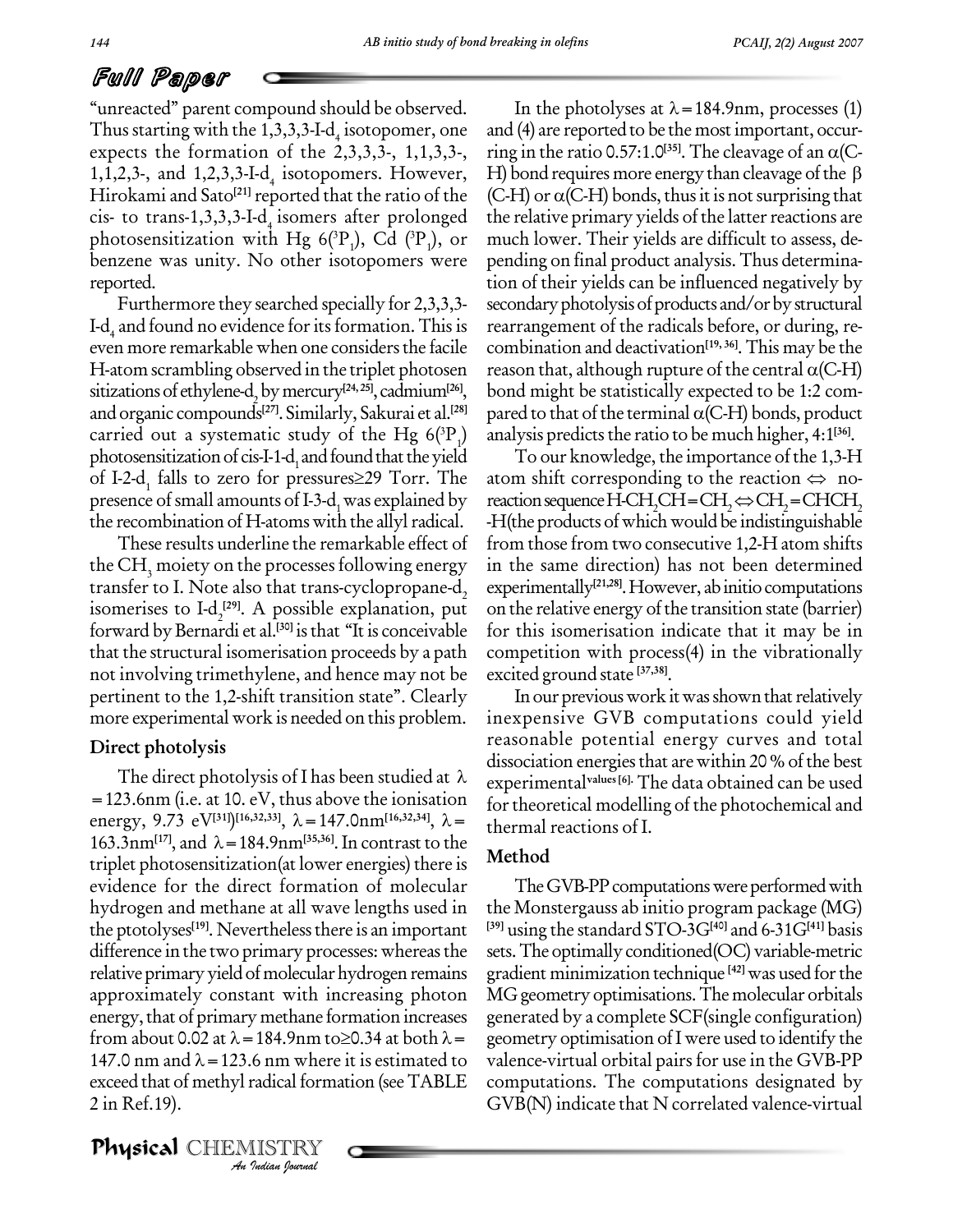

**Figure 2 : The atom numbering is used throughout the text.**

pairs were used. Thus GVB(9)/STO-3G (referred to as GVB9 in the remainder of the text) included all nine valence orbitals in the correlated valence virtual pairs. Complete geometry optimisation of I shows that the minimum energy structure has  $C_s$  symmetry. Along the reaction coordinates only the C2-C3 or H3-C2 internuclear distances, correspon ding to the bond being broken, where kept rigorously fixed (figures 2-6).

The consistency of the GVB9 optimisations on I at long H3-C2 and C3-C2 internuclear distances (and thus at intermediate distances) was checked by carrying out  $ROHF-GVB(x)/STO-3G$  optimisations of CH<sub>3</sub> (x=2), II, (x=5), and III (x=8). The results are referred to as GVB2,GVB5 and GVB8 in the remainder of the text.

Single computations, with the extended 6-31G basis set and including seven correlated pairs were performed at the STO-3G optimised geometries for steps (1) and (2) (Figures 4 and 6). These GVB(7)/ 6-31G//GVB(9)/STO-3G computations are designated by GVB7 throughout the remainder of the text. The number of correlated pairs had be reduced because of memory limitations in the program.

The dissociation energies for steps $(1)$ and $(2)$  were also determined from CCSD(coupled-cluster with single and double substitutions **[43]**) calculations with Dunning's cc-pVDZ(correlation-consistent polarised valence double-zeta) basis set **[44,45]**) using the Gaussian 03 program package (G03) **[46]**. The results will be referred to as CCSD in the remainder of the

TABLE 1 : Experimental geometry of propene (I) and optimised geometries of I, the vinyl radical (II), the **propen-2-yl radical (III), and for structures with r(C2-C3) or r(H3-C2) <sup>=</sup> 1.8, 3.0, and 10.0** <sup>A</sup>**,respectively. TABLE 1 : Experimental geometry of propene (I) and optimised geometries of I, the vinyl radical propen-2-yl radical (III), and for structures with r(C2-C3) or r(H3-C2) = 1.8, 3.0, and 10.0 A°, resp<br>The dipole moments (µ(D** The dipole moments  $(\mu(D))$  and energy differences  $(\Delta E(kJ/mol))$ , see footnote are also given.

| Paramater               | Expt. [47]                | <b>CCSD</b> | GVB9       | $I \Leftrightarrow CH_3 + II$ |        |        | $I \Leftrightarrow H + III$ |        |        | $\mathbf{I}$             | III                |
|-------------------------|---------------------------|-------------|------------|-------------------------------|--------|--------|-----------------------------|--------|--------|--------------------------|--------------------|
|                         |                           |             |            |                               | GVB9   |        |                             | GVB9   |        |                          |                    |
| $R(C1 = C2)$            | $1.336 \pm 0.004$         | 0.3468      | 1.3484     | 1.3455                        | 1.3378 | 1.3373 | 1.3439                      | 1.3383 | 1.3381 | 1.3184                   | 1.3303             |
| $r(C2-C3)$              | $1.501 \pm 0.004$         | 1.5103      | 1.5427     | 1.8                           | 3.0    | 10.0   | 1.5363                      | 1.5305 | 1.5303 |                          | 1.4898             |
| $r(H1-C1)$              | $1.091 + 0.003$           | 1.0980      | 1.1001     | 1.0998                        | 1.1001 | 1.1002 | 1.1003                      | 1.1002 | 1.1001 | 1.0981                   | 1.1047             |
| $r(H2-C1)$              | $1.081 + 0.003$           | 1.0962      | 1.0999     | 1.1003                        | 1.1005 | 1.1005 | 1.0989                      | 1.0996 | 1.0996 | 1.1035                   | 1.0972             |
| $r(H3-C2)$              | 1.090 ±0.003              | 1.1004      | 1.1032     | 1.1024                        | 1.1000 | 1.0996 | 1.8                         | 3.0    | 10.0   | 1.0947                   | $\equiv$           |
| $r(H4-C3)$              | $1.085\pm0.004$           | 1.1042      | 1.1064     | 1.1056                        | 1.1006 | 1.0999 | 1.1073                      | 1.1073 | 1.1074 | $\overline{\phantom{0}}$ | 1.1099             |
| $r(H(5,6)$ -C3)         | $1.088 \pm 0.014$         | 1.1063      | 1.0956     | 1.0939                        | 1.0889 | 1.0883 | 1.0955                      | 1.0958 | 1.0959 | $\overline{\phantom{0}}$ | 1.1046             |
| $\angle$ C1=C2C3        | $124.3 \pm 0.3$           | 124.7       | 124.4      | 122.4                         | 119.1  | 119.2  | 129.4                       | 133.1  | 133.3  | $\overline{\phantom{0}}$ | 137.5              |
| $\angle H1Cl = C2$      | $120.5 \pm 0.3$           | 121.4       | 122.0      | 122.2                         | 121.8  | 121.7  | 121.3                       | 122.2  | 122.2  | 121.3                    | 121.0              |
| $\angle$ H2C1=C2        | $121.5 \pm 0.3$           | 121.5       | 121.8      | 121.7                         | 122.1  | 122.2  | 122.4                       | 121.7  | 121.7  | 121.9                    | 122.1              |
| $\angle$ H3C2=C1        | $119.0 \pm 0.3$           | 118.9       | 119.9      | 123.2                         | 130.7  | 131.2  | 117.5                       | 116.5  | 116.5  | 135.8                    |                    |
| $\angle$ H4C3C2         | $111.2 \pm 0.3$           | 111.2       | 110.8      | 108.4                         | 101.8  | 101.1  | 110.2                       | 110.4  | 110.5  | $\overline{\phantom{0}}$ | 110.3              |
| $\angle H(5,6)$<br>C3C2 | 109.2a                    | 110.9       | 110.6      | 108.5                         | 101.7  | 100.9  | 110.8                       | 110.8  | 110.8  | $\equiv$                 | 111.0              |
| H(5,6)<br>C3C2C1        | ± 120.5 <sup>a</sup>      | 土<br>120.6  | 土<br>120.5 |                               |        |        | ±120.2                      | ±120.3 | ±120.3 |                          | ± 20.0             |
| $\mu(D)$                | 0.364 $\pm$<br>0.0003[57] | 0.368       | 0.168      | 0.166                         | 0.132  | 0.137  | 0.425                       | 0.448  | 0.442  | 0.588                    | 0.748              |
| $\Delta E$ (kJ/mol)     |                           |             | 0.0        | 313.8b                        | 480.6b | 499.1b | 330.2b                      | 538.8b | 543.6b | 427.6b                   | 460.5 <sup>b</sup> |

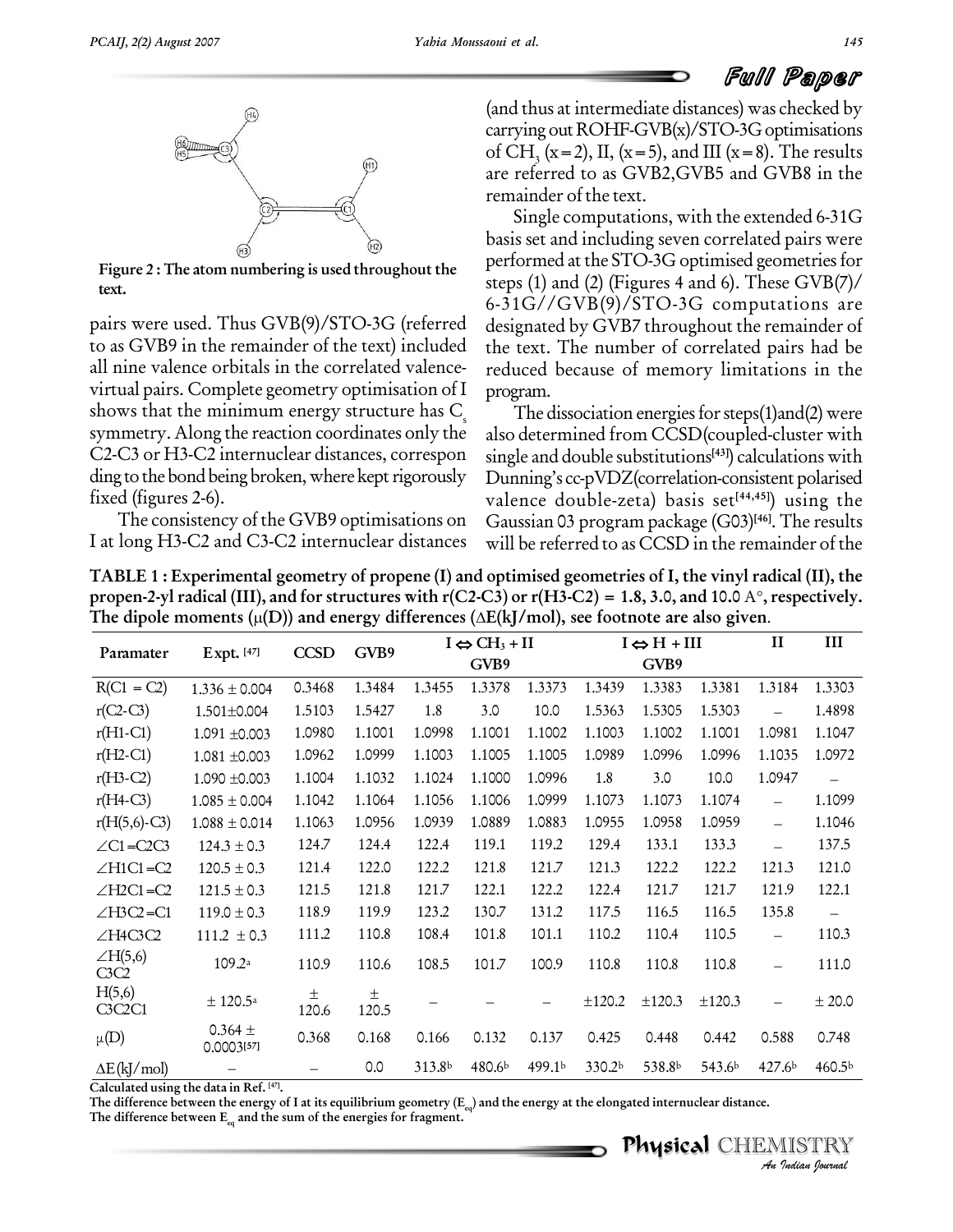text. The CCSD optimised geometries of II and III are given in TABLE 1.

# **RESULTS AND DISCUSSION**<br> **I** ⇔CH<sub>3</sub> + **II.**

The experimental  $r_s$  (substitution) structure of I,<br>determined from the microwave spectra of seven isotopomers **[47]**, is given inTABLE 1 for comparison with the GVB9 optimised geometrical parameters obtained for the minimum energy structure of I and at fixed values of  $r(C2-C3)=1.8$ , 3.0 and 10.0 A°.  $\hat{C1C2C3}$  as a function of the C2–C3 internuclear Note that, as expected, the GVB9 optimised bond distance in I. For  $r(C2-C3) \geq 3.2 A^{\circ}$ ,  $\angle C1C2C3$  remains lengths of the minimum energy structure are all longer than those obtained from a complete HF/ STO-3G geometry optimisation of  $\mathbb{I}^{7}$ . The geometry  $\frac{1}{\epsilon}$ of the CH<sub>3</sub> moiety, the length of the formal double to be approximately 0.01 A $\degree$  shorter in II than in I.  $C1 = C2$  bond, the H3-C2 = C1 and the C1 = C2-C3 bond angles undergo the largest variations as C3 is<br>drawn away from the minimum energy position going!<br>(r(C2-C3)=1.5427 A°). The optimised C-H bonds drawn away from the minimum energy position in the methyl moiety are unequal, corresponding to a C<sub>s</sub> symmetry as has been observed experimentally for  $\rm I^{[48,49]}$ . F a C<sub>s</sub> symmetry as has been observed experimentally<br>for I<sup>48,49</sup>. However the methyl moiety maintains C<sub>s</sub> predicte<br>symmetry even at r(C2-C3)=10.0 A°. This is an artefact of the calculations and has little effect on the dissociating energy (  $<$  0.2 kJ mol<sup>-1</sup>).

There are only minor differences between the corresponding geometrical parameters obtained by  $\frac{1}{2}$  Or  $\frac{1}{3}$ There are only minor differences between the<br>corresponding geometrical parameters obtained by<br>the GVB9 optimisation of I at r(C2-C3) = 10.0A° for  $I \Leftrightarrow I$ and the GVB2(CH<sub>3</sub>) and GVB5(II) optimisations. The GVB9 geometry optimisation results at fixed<br>Nevertheless, unlike the results for the removal of values of r(H3-C2) = 1.8, 3.0, and 10.0A° are primary H-atom from ethylene<sup>[6]</sup> or from I<sup>[7]</sup>, the sum presented in of the energies of the two radical is about 2 kJ.mol  $\frac{1}{2}$  $1$  (0.4 %) higher than that of the "molecule" at long  $r(C2-C3)$ . This is probably a problem arising because the minimal basis set has only seven  $MO$ 's for the methyl radical.

*An*smoothly. Then the value of the angle becomes value of th<br>*J*≅3.5A°, after<br>*I* iven as input<br>*I* motion of that C3 and *I*<br>IISTRY Curves depicting the variation of the optimised geometrical parameters as a function of r(C2-C3) are<br>shown in figure 3. As r(C2-C3) is increased up to<br>about 2.7A°, the apparent C1=C2-C3 angle decreases shown in figure 3. As r(C2-C3) is increased up to about 2.7A°, the apparent C1=C2-C3 angle decreases<br>smoothly. Then the value of the angle becomes<br>erratic up to r(C2-C3)≅3.5A°, after which its value remains equal to that given as input for optimisation. The minimum energy motion of the  $CH<sub>3</sub>$  moiety is predicted to be such that C3 and H4 remain in the

**Physical** CHEMISTRY



**Figure 3. The GVB9 optimised values of r(C1−C2)(•),**<br>**r(H4−C3)( → ), r(H3−C2) (■),** ∠H3C2C1(▲)and∠ Figure 3. The GVB9 optimised values of r(C1–C2)(●),<br>r(H4–C3)(▼), r(H3–C2) (■), ∠H3C2C1(▲)and∠<br>C1C2C3(°) as a function of the C2–C3 internuclear **r**(H4–C3)(▼), r(H3–C2) (■), ∠H3C2C1(▲)and∠<br>C1C2C3(°) as a function of the C2–C3 internuclear<br>distance in I. For r(C2–C3)≥3.2 A°, ∠C1C2C3 remains **essentially** equal to the input value

plane defined by II. The C2=C1 bond is predicted the approximately 0.01 A $^{\circ}$  shorter in II than in I.<br>to be approximately 0.01 A $^{\circ}$  shorter in II than in I. A similar decrease was predicted for the formal double bond on going from ethylene to II **[6,49]** and on going from I to IV or V**[7]**.

The upper curve in figure 4 shows the relative GVB9 energy as a function of  $r(C2-C3)$ . The curve rises smoothly to a plateau corresponding to a predicted dissociation energy(D) of 499.1 kJ mol $^{\text{1}}$ . rises smoothly to a pl<br>predicted dissociation e<br>This is ≈55kJ mol<sup>1</sup> less -1 less than that predicted for the removal of a primary H atom (from C1) in I, at the same theoretical level **[7]**.These data also predicted that there is no activation energy for recombination<br>of CH<sub>3</sub> with II.<br>**I⇔H+ III** of  $CH<sub>3</sub>$  with II.

The GVB9 geometry optimisation results at fixed 1⇔H + 111<br>The GVB9 geometry optimisation results at fixed<br>values of r(H3-C2) = 1.8, 3.0, and 10.0A° are presented in TABLE 1. The two CC bond lengths and especially the  $C1 = C2-C3$  bond angle undergo the largest variations asthe H3-C2 bond is elongated from its optimized equilibrium position $(r(H3-C2))$ =



**as a function ofthe C2-C3 internuclear distance in I.**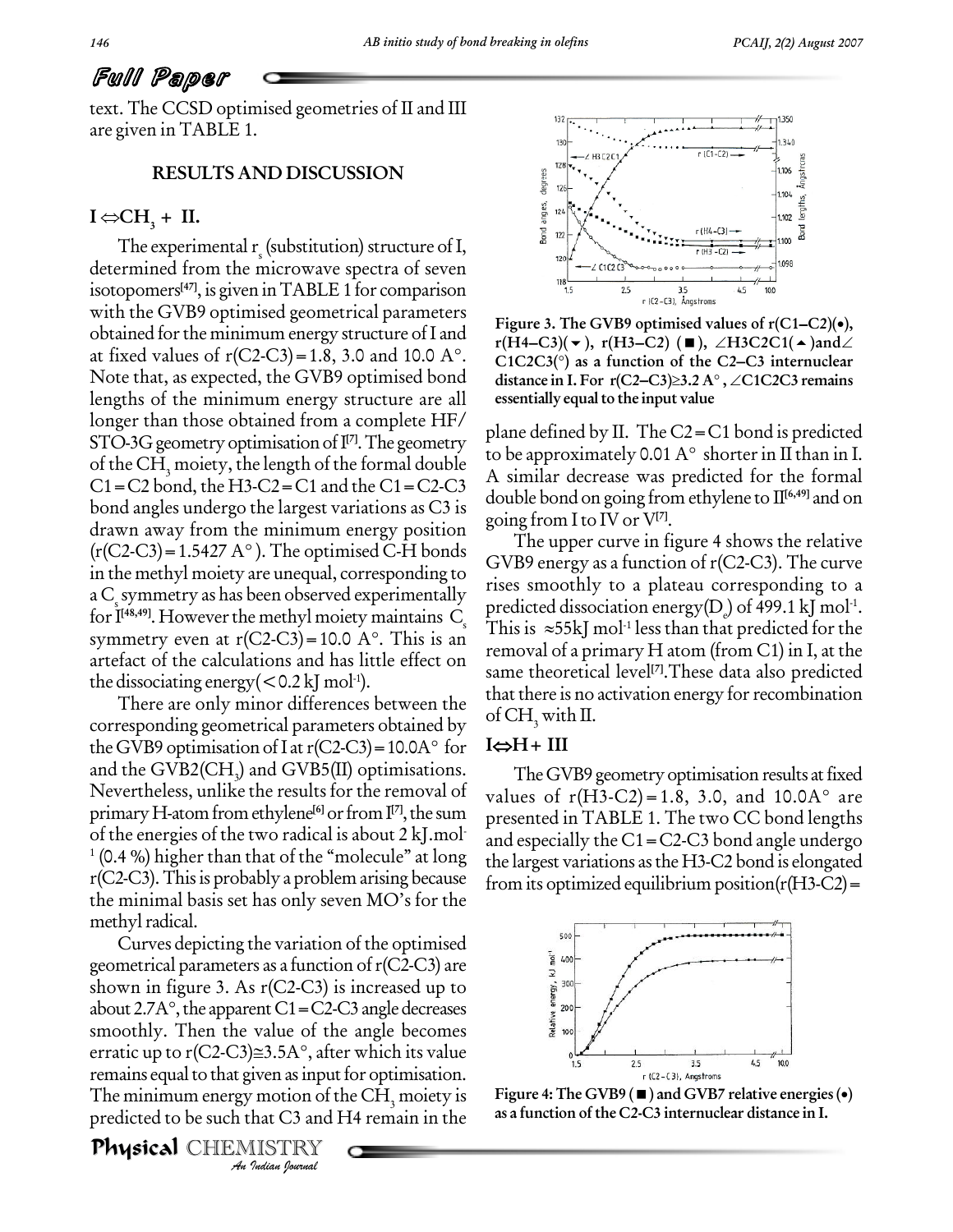

**Figure** 5 **:** The GVB9 optimised values of  $r(C1-C2)$  ( $\rightarrow$ ), **of the H3-C2 internuclear distance in I. For r(H3-C2) greater than2.8A,H3C2C1 remains essentiallyequalto the input value.**

1.1032  $A^{\circ}$ , TABLE 1; figure 5). The other geometric parameters remain almost constant. Note that as r(H3-C2) is increased, H3 is predicted to remain in the C1=C2-C3 plane and to move in to the space above the formal double bond. This is probably a common feature for C-H bond cleavage in olefins: leaving ethylene<sup>[6]</sup> and for the primary H atoms  $H$ ]=45<br>breaking away from  $I<sup>[7]</sup>$ . The increase in the C1=C2- mol<sup>-1[51]</sup><br>C3 bond angle from 124.4 to 133.3° corresponds to too hig. breaking away from  $\mathbb{I}^{7}$ . The increase in the C1=C2-  $\mathbb{I}$ the CH<sub>3</sub> group moving towards the space which will be occupied by the unpaired electron in the radical. Similar behaviour is observed for H atom remaining on the radical centre in II, IV and V.

The consistency of the GVB9 results at long H3- C2 internuclear distances was tested by carrying out an ROHF-GVB(8)/STO-3G geometry optimisation of III. Only minor differences are observed between the corresponding geometrical parameters of III and elongated structure of I. The sum of the STO-3G energy of an isolated H-atom and the ROHF-GVB(8)/ STO-3G energy of III. is equal to the GVB9 energy of  $\rm ~\,$   $\rm~_{obtai}$ energy of an isolated H-atom and the ROHF-GVB(8)/ the h:<br>STO-3G energy of III. is equal to the GVB9 energy of obtain<br>I at r(H3-C2) = 10 A°. Also the computed dipole of 490 moments for the radical and the complex are the same.

The predicted GVB9 value of  $D_{\text{C}}(C2-H3)$  for I was expected to be near, but slightly lower, than D<sub>e</sub>(C1-H1) (555.8 kJ mol<sup>-1[7]</sup>)D<sub>e</sub>(C1-H2)(554.8 kJ r(H. mol<sup>-1[7]</sup>) and also for dissociation of ethylene to H + comparison v II (549.3 kJ mol -1**[6]**) obtained at the same theoretical level. Indeed, as the H3-C2 bond is elongated, the energy of the complex, relative to that for I, rises smoothly to a plateau at 543.6 kJ mol $^{\text{-}1}$  (Figure 6).  $\;$  kJ Thus there is no predicted activation energy for the



**Figure 5 :** The GVB9 optimised values of r(C1-C2)(▼),<br> **rigure 6 :** The GVB9 relative energies (■) and dipole<br>
r(C2-C3)(■), ∠C1C2C3(●) and H3C2C1(▲) as a function moments (°) and the GVB7 relative energies (●) and dipole **Figure 6 :The GVB9 relative energies () and dipole moments() and the GVB7 relative energies() and dipole moments () as a function of the H3C2 internuclear distance in I.**

reverse step, capture of an H-atom by III. This appears to be a general feature for the GVB-PP potential energy curves for these reactions, even if the correlated pairsinclude only the most important part of the valence shell **[6]**.

similar behaviour was observed for the H-atom exemplified by the literature values of  $D<sub>0</sub>(CH2CH-$ Although the scatter in the experimental data for the C-H dissociation in ethylene is important, as<br>exemplified by the literature values of D<sub>0</sub>(CH2CH-<br>H)=459.0±3.3kJ mol<sup>-1[50]</sup> and 488.3±5.0kJmol<sup>-1[50]</sup> kJ  $H$ ) = 459.0 $\pm$ 3.3kJ mol<sup>-1[50]</sup> and 488.3 $\pm$ 5.0kJ mol<sup>-1[50]</sup> kJ mol<sup>-1[51]</sup>, it is obvious that the D<sub>e</sub> predicted above are too high. Using various GVB and CI methods, Wu and Carter <sup>[49]</sup> obtained theoretical D<sub>e</sub>(CH<sub>2</sub>CH-H) ranging from 436.0 to 490.3 kJ mol -1 , thus covering the range of experimental of values.They used much higher levels of theory than the GVB ones used in this work and computing enough points along the reaction coordinate would be expensive in computational time. It is suggested that as a first approximation the GVB9 curves for I could be simply by a factor of  $460/555=0.83$  to obtain realistic reaction coordinates. Alternatively, considering that the highest value obtained by Wu and Carter **[49]** was obtained at the highest level of theory, a scaling factor of 490/555=0.88 may be more appropriate.

#### **GVB7 calculations**

*An*those from the GVB9 optimisations, the predicted *I* e predicted<br>*I* and 435.7<br>*I* . A similar<br>D<sub>e</sub>(C1-H2)<br>IISTRY The GVB7 relative energies versus  $r(C2-C3)$  and r(H3-C2) are represented in figures 4 and 6 for comparison with the GVB9 results. Whereas the form of the curves for the relative energies are similar to  $\rm D_{_{e}}$  are lowered about 100 kJ mol $^{\rm 1}$  to 392.6 and 435.7 kJ mol -1 for steps(1)and(2), respectively. A similar lowering of the predicted  $D_e(C1-H1)$  and  $D_e(C1-H2)$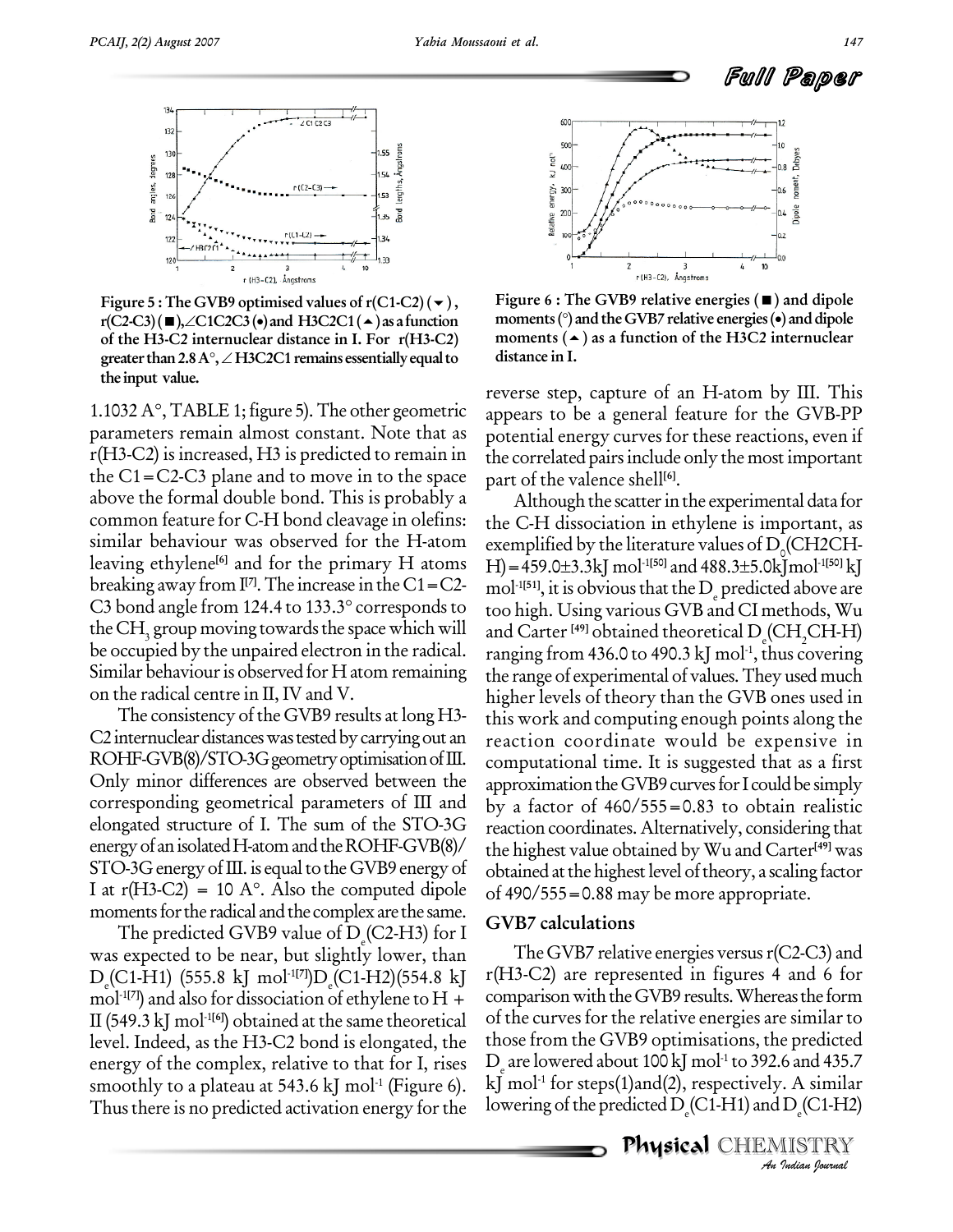was observed on going from the GVB9 to the GVB7 theoretical levels **[7]**.

# **Reduced energy curves for I**

Computed potential energy curves obtained using various molecular orbital generating methodologies and different basis sets can be compared by using a reduced energy  $(E_{\rm R})$  expre various molecular orbital generating methodologies H1 and different basis sets can be compared by using a the lareduced energy ( $E_R$ ) expression,  $E_R = 1-E(r)/D_e$ , the H where E(r) is the computed relative energy at the interatomic distance  $r, D<sub>e</sub>$  is the total computed dissociation energy, and  $E(r) = 0$  at  $r_e$ , the equilibrium The slope bond distance<sup>[7,52]</sup>. Plots of the reduced energy  $\rm E_R$  to the and  $\ln E_R$  versus r(C2-C3) and r(H3-C2) for the series are -3.63 and -2.57A<sup>o-1</sup> at r = 3A<sup>o</sup> for the GVB9 and ofGVB9 optimisations and GVB7 computations on I are shown in figure 7. As the internuclear distance in increased, the plot of ln E<sub>R</sub> versus r becomes GV<br>linear. This also occurs when one employs the Morse thes<br>equation, E<sub>R</sub> = 2 exp(-B(r - r<sub>e</sub>))-exp(-2B(r - r<sub>e</sub>)). The conlinear. This also occurs when one employs the Morse equation,  $E_R = 2 \exp(-B(r - r)) - \exp(-2B(r - r))$ . The const slope,  $d(\ln E_R)/dr$ , approaches the value of–B at long so occurs when one employs the Morse<br>= 2 exp(-B(r - r))-exp(-2B(r – r)). The<br>)/dr, approaches the value of–B at long distances. Note that  $B = (k/2D_e)^{1/2}$ , where k is the force constant. The resulting linearity can be used as a criterion of whether the computational results are valid. It should be noted that various molecular dynamic modelling schemes have assumed exponential linearities in the long bond distance region (e.g. see refs. **[53,54]**). Such linearity is expected for simple two electron bond ruptures because various



Figure 7 : Plots of E<sub>R</sub> (upper curves) and of -lnE<sub>R</sub> (lower With curves) as a fuction of the internuclear distances along the and GVI reaction coordinates for I  $\Leftrightarrow$  H + III (A,B,E,F) and I H + at r(H3-C *I* e internuclear<br>*I*  $\Leftrightarrow$  H + III (A<br>C, E, G: GVB?<br>*I* ISTRY<br>IISTRY **curves) as a fuction ofthe internuclear distances along the GVB7.PlotsGandHhavebeendisplacedby1?tothe right.**

Physical CHEMISTRY

integral forms that are involved in calculating the interaction energies at longer distances contain exponential terms<sup>[55]</sup>. Linearity of the  $\ln E_{\rm R}$  versus r(C-H) plots was observed for C-H bond cleavage in methane **[52]**, in ethylene **[6]**, and forthe primary C1- H1 and C1-H2 bonds in I **[7]**. Nevertheless, in both the large MCSCF treated OO rupture in HOOH and the H-O rupture in the HOO radical, non-linear ln  $E<sub>p</sub>$  behaviour was observed in the region where one findslinearity in othersystems **[6, 52]**.

The slopes d(ln E<sub>R</sub>)/dr(C2-C3) (which are related<br>to the effective Morse constant B discussed above),<br>are -3.63 and -2.57A<sup>o-1</sup> at r = 3A° for the GVB9 and to the effective Morse constant B discussed above), GVB7 curves, respectively. At  $r(H3-C2)=3 A^{\circ}$ , the are -3.63 and -2.57A<sup>o-1</sup> at r = 3A° for the GVB9 and<br>GVB7 curves, respectively. At r(H3-C2) = 3A°, the<br>values of d(ln E<sub>R</sub>)/dr are -3.73 and-2.76 A°<sup>-1</sup> for the GVB9 and GVB7 curves, respectively. Although<br>these values are all larger than normal Morse B<br>constants (1.8-1.9 A°-1)<sup>[53]</sup>, they are in the same range these values are all larger than normal Morse B constants  $(1.8-1.9 \text{ A}^{\circ 1})^{[53]}$ , they are in the same range asthose found for other STO-3G calculations **[6,7,52]**.

## **CCSD/cc-pVDZ results**

The CCSD calculations yield  $D_e$ =427.6 and 460.5 kJ mol $^{\text{-1}}$ , for steps (1) and (2), respectively. These  $D_{\rm g}$  lie between those obtained from the GVB9 and GVB7 calculations. Using the same method and basis set Wilson et al. **[56]** obtained dissociation energies for  $N<sub>2</sub>$  and HF that are lower than experiment. Increasing the basis set size increased the predicted dissociation energies for both molecules. This could indicate that the dissociation energies for steps (1) and (2) are somewhat higher than the present CCSD results.

### **Dipole moments**

In Ref. **[6]** it was concluded that, for GVB and MCSF computations on C-H bond cleavage (or the reverse reaction), the dipole moment behaviour could be used as a criterion to predict whether the computations are valid and also to predict the distance at which effective interaction between dissimilar(or polar) species begins or ends<sup>[6]</sup>. The same conclusion can be made from the present results for<br>r(H3-C2)(Figure 5).<br>With increasing r(H3–C2) the computed GVB(9)

and GVB(7) dipole moments both rise a maximum With increasing r(H3–C2) the computed GVB(9)<br>and GVB(7) dipole moments both rise a maximum<br>at r(H3-C2)≅2.2 A° before falling to constant values and GVB(7) dipole moments both rise a maximum<br>at r(H3-C2)≅2.2 A° before falling to constant values<br>for r(H3-C2)≤3.5A°, of 0.44 and 0.76 D, respectively  $\text{II}(C, D, G, H)$ . Curves A, C, E, G: GVB9; Curves B, D, F, H: for  $\text{r}(H_3-C2) \leq 3.5 \text{A}^{\circ}$ , of 0.44 and 0.76 D, respectively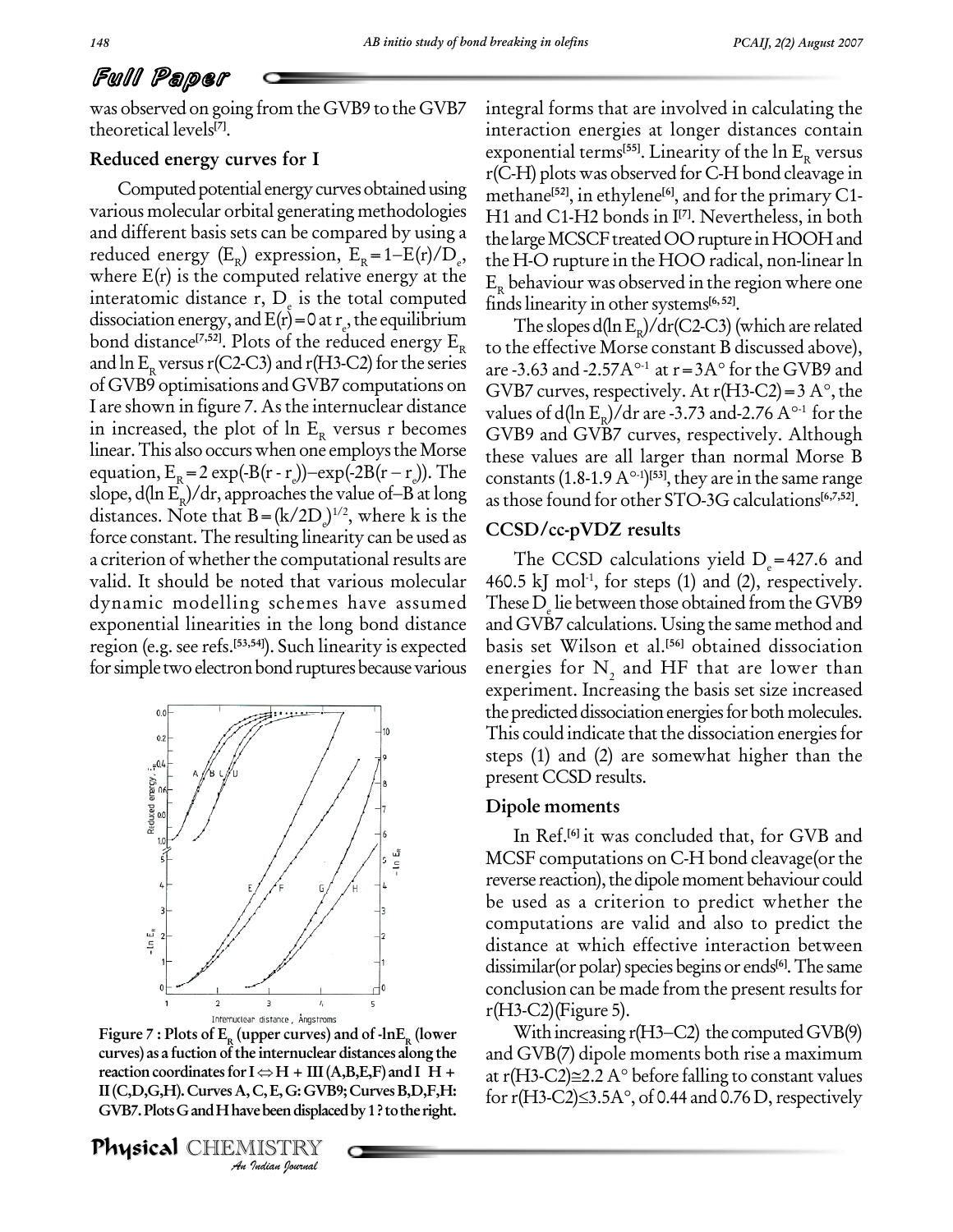(Figure 5).The computed GVB(9) dipole moments for the equilibrium structure of I is  $0.168D$  compared to an experimental value of 0.366 D<sup>[57]</sup>. If one can Univers<br>simply adjust the computed value to the experimental Boume<br>one, the dipole moment of III should be≅0.96 D, coperati simply adjust the computed value to the experimental higher than the predicted values of 0.53 and 0.81 D for IV and V, respectively<sup>[7]</sup>. Using the same reasoning Scient for the GVB(7) values, one obtains 1.65, 1.09, and 1.41 D for III, IV, and V, respectively. These values are considerably higher than those predicted from the GVB9 results and the true values probably lie between them.

## **CONCLUSIONS**

One of the main results of the present work is that the behaviour of the potential energy surfaces for the secondary H3-C2 and C2-C3 bond ruptures in I are similar to those for the hydrogen bond ruptures in ethylene, methane, water, HF and primary  $\alpha$ (C-H) bond ruptures in I. The behaviour of the  $E_R$  curves is very similar to that found for ethylene, where it was found to be independent of geometry optimisation. This behaviour will allow for a simple modelling of the dynamics of animalcular decomposition via primary  $\alpha$ (C-H) and  $\alpha$ (C-C) bond dissociation in olefins. These channels are identical to those for H-atom or radical capture by the  $\begin{bmatrix} 7 \end{bmatrix}$  (corresponding radicals.<br>Cleavage of the secondary  $\alpha$ (C-H) bond in I is  $\begin{bmatrix} 8 \end{bmatrix}$ corresponding radicals.

predicted to require about 2 to 3 % less energy than Cleavage of the secondary  $\alpha$ (C-H) bond in I is<br>predicted to require about 2 to 3 % less energy than<br>cleavage of the primary  $\alpha$ (C-H) bonds. Also, as expected, reaction (1) is predicted to require about cleavage of the primary  $\alpha$ (C-H) bonds. Also, as [9]<br>expected, reaction (1) is predicted to require about [10]<br>11% less energy than cleavage of the primary  $\alpha$ (C-H) bonds.

Although the energy is still increasing, the remaining structural parameters become essentially independent of the r(C-H) distance between 2.75 remaining structural parameters become essentially [13] lindependent of the r(C-H) distance between 2.75 [14]  $\alpha$  and 3.0A°. It is interesting to note that, as in the [15]  $\alpha$ case of ethylene, the departing H-atom is predicted to move towards the space above the formal C-C [16] D.A. B.<br>double bond, probably reflecting the attraction of [17] G.J.Co<br>the  $\pi$ -electrons. double bond, probably reflecting the attraction of

# **ACKNOWLEDGEMENTS**

Financial support from the Universite Libre de

Bruxelles, the administration Generale de la Cooperation et Developpement(Belgium) and the Universite des Sciences et de laTechnologie Houari Boumediene (Algiers) through international coperation grants is gratefully acknowledged. G.R.D. also thanks the Fonds National de la Recherche Scientifique (Belgium) for support through FRFC contracts.The authorsthankProfs.G.J.Collin,E.M. Evleth, and R.A. Poirier for many helpful discussions.

## **REFERENCES**

- **[1]** ForexampleseeH.Riihimaki,T.Kangas,P.Suomalainen, H.K.Rreinius,S.Jaaskelainen,M.Haukka,A.O.I.Krause, T.A.Pakkanen, J.T.Pursiainen; J.Mol.Catalysis A:Chemical, **81**, 200 **(2003)**.
- **[2]** R.Navrro-Gonz·lev,S.I.Ramirez;Adv.Space.Res.,**19**, 1121 **(1997)**.
- **[3]** T.W.Scattergood,C.P.McKay,W.J.Boruki,L.P.Giver, H.VanGhyseghem,J.E.Parris, S.L.Miller;Icarus, **81**, 413 **(1989)**.
- **[4]** Y.L.Yung,MAllen,J.P.Pinto;Astrophys.J.Suppl.Ser., **55**, 465 **(1984)**.
- **[5]** F.W.Bobrowicz, W.A.Goddard;III.In ëMethods of Electronic Structure Theory', Edited by H.F. Schaefer III,PlenumPress,NewYork,NY,**(3)**, 79-127 **(1977)**.
- **[6]** G.R.DeMarÈ,E.M.Evleth; J.Mol.Struct.Theochem., **259**, 273 **(1992)**.
- **[7]** G.R.DeMarÈ,E.M.Evleth, R.A.Poirier,G.J.Collin; Can.J.Chem., **72**, 1230 **(1994)**.
- **[8]** Y.Hidaka, T.Nakamura, H.Tanaka, A.Jinno, H.Kawano,T.Higashihara;Int.J.Chem.Kinet.**24**,761 **(1992)**.
- **[9]** W.Tsang;J.Phys.Chem.Ref.Data, **20**, 221 **(1991).**
- **[10]** V.S.Rao,G.B.Skinner;J.Phys.Chem.,**93**,1869**(1989)**.
- **[11]** J.H.Kiefer, M.Z.Al-Alami, K.A. Budach; J. Phys. Chem., **86**, 808 **(1982)**.
- **[12]** A.Burcat; Fuel, **54,** 87 **(1975)**.
- **[13]** M.Simon,M.H.Back;Can.J.Chem., **48**, 317 **(1970)**.
- **[14]** G.A.Chappell,H.Shaw;J.Phys.Chem.,**72**,4672**(1968)**.
- **[15]** A.S.Kallend,J.H.Purnell,B.C.Gowenlock;Proc.Roy. Soc.London, **A300**, 120 **(1967)**.
- **[16]** D.A.Becker,H.Okabe,J.R.McNesby,J.Phys.Chem., **69**, 538 **(1965)**.
- [17] G.J.Collin, H.Deslauriers, J.Deschenes; Can.J.Chem., **57**, 870 **(1979)**.
- **[18]** E.M.Evleth, G.R.De Mare, H.Z.Cao,G.J.Collin;J. Photochem.Photobiol.,A.Chemistry, **100**,35**(1996)**.
- *I*.J.Collin; J.<br>00, 35 (1996).<br>Prences cited<br>IISTRY **[19]** G.J.Collin; Adv. Photochem., and references cited therein **14**, 135 **(1988)**.

.<br>**Physical** CHEMISTRY